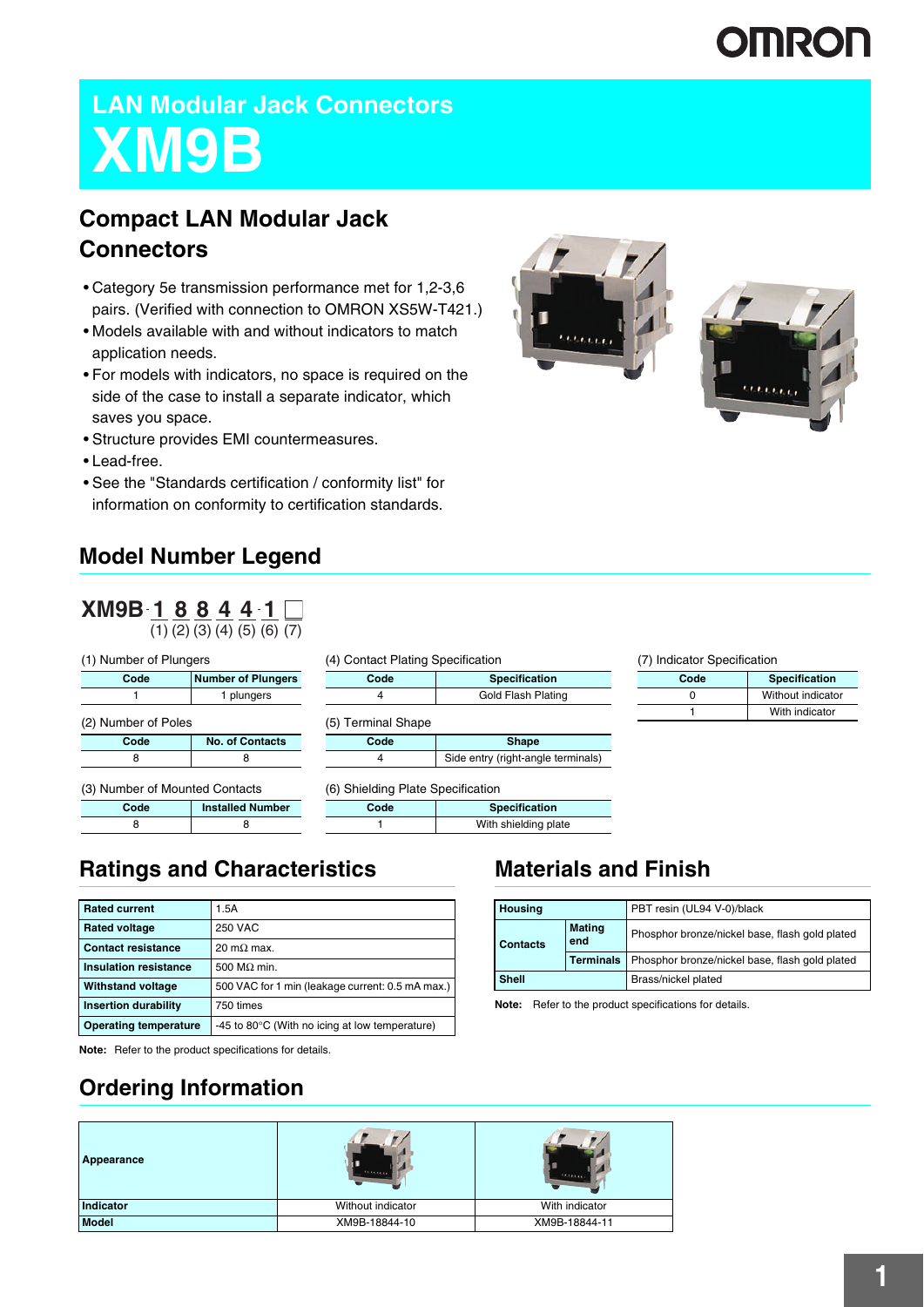### **XM9B**

### **Dimensions (Unit: mm)**

#### **XM9B-18844-10**





#### **XM9B-18844-11**



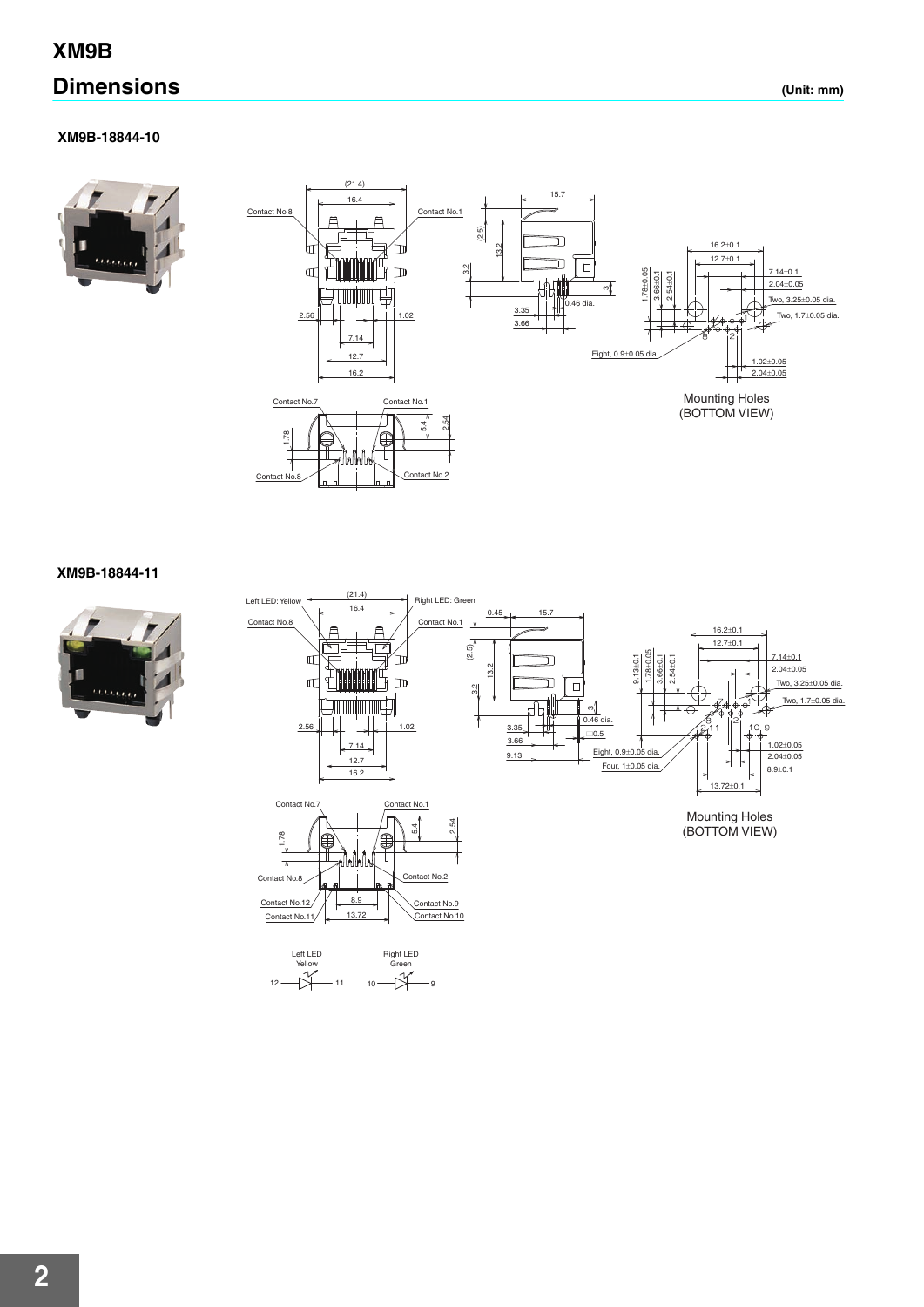### **Safety Precautions**

#### **Precautions for Correct Use**

Do not use the product in any atmosphere or environment that exceeds the ratings.

#### ●**Automatic Soldering**

Automated Soldering Conditions (Jet Flow)

- (1) Soldering temperature:  $250 \pm 5^{\circ}$ C
- (2) Continuous soldering time: within  $5 \pm 1$  s

#### ●**Storage**

Do not store the Connectors in locations subject to dust or high humidity. Do not store the Connectors in locations close to sources of gasses such ammonia gas or sulfide gas.

#### ●**Terminal Shapes**

The terminals will deform if they are subjected to an excessive load, which will in turn reduce solderability when mounting. Do not drop the Connectors or handle them carelessly. Do not connect anything when the Connectors are not mounted to a board. Doing so may deform the terminals.

#### ●**Using an Automatic Solder Bath**

Mask the mating portion with tape before you perform automatic soldering to prevent flux or solder from entering the mating portion of the Connector. Select and use a suitable masking tape.

#### ●**Application Precautions**

- Confirm that there is no excessive misalignment or inclination in the mating contact portion between the plug and socket before mating the Connector. Make sure that the Connector is mated all the way to the back. If the Connector is not mated all the way to the back, contact reliability may be lost.
- Do not apply an extreme load during Connector insertion or removal. The Connector may be damaged, and contact failure may result. Twist the plug and socket as little as possible when mating the Connector. Not doing so may deform the terminals or housing or crack the housing.
- Do not insert a foreign object, such as tweezers, into the Connector mating contact portion. Doing so may cause the plating to peel off or deform the terminals.